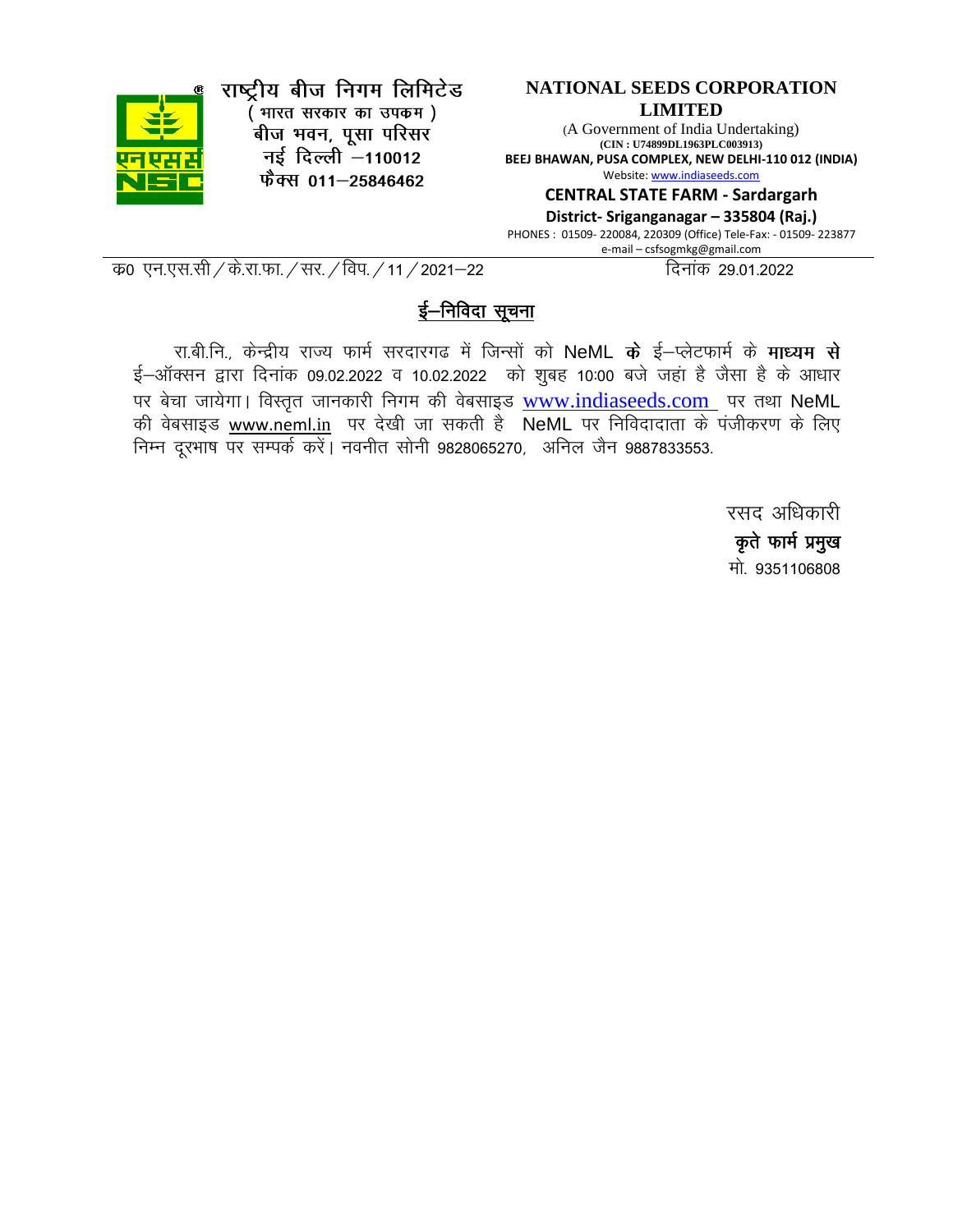### **NATIONAL SEEDS CORPORATION LTD.**

### **CENTRAL STATE FARM: Sardargarh (RAJ.) e-auction through NeML e-platform to be held on 09 & 10.02.2022**

## **Annexute- I**

| <b>Details of auctionable seeds</b> |                                               |                 |                                                              |            |  |
|-------------------------------------|-----------------------------------------------|-----------------|--------------------------------------------------------------|------------|--|
| <b>SN</b>                           | <b>Stock</b><br><b>Location</b><br>(Block No) | <b>Crop</b>     | <b>Commodity (Failed Seed, Nonseed,</b><br><b>Undersize)</b> | QTY. (QTL) |  |
| $\mathbf{1}$                        | 5                                             | Cluster         | Bean / M-83 TL Failed seed                                   | 4.09       |  |
| $\overline{2}$                      | 4                                             | <b>Barley</b>   | DWRUB-101 FS Failed seed                                     | 80.70      |  |
| 3                                   | 4                                             | Gram            | ICPK-2002-29 BS Failed seed                                  | 22.98      |  |
| 4                                   | 4                                             | Guar            | RGC-1055 CS Failed seed                                      | 4.60       |  |
| 5                                   | 4                                             | Moong           | PM-05 F/S Faild Seed                                         | 0.05       |  |
| 6                                   | 5                                             | Paddy           | IR-64 CS Failed seed                                         | 573.90     |  |
| $\overline{7}$                      | 4                                             | Til             | RT-351 CS Failed seed                                        | 0.41       |  |
| 8                                   | 4                                             | Wheat           | DBW-39 FS Failed seed                                        | 26.00      |  |
| 9                                   | 4                                             | Arhar           | Sweepage                                                     | 0.10       |  |
| 10                                  | 5                                             | Bajra           | Mixture                                                      | 2.30       |  |
| 11                                  | 5                                             | Bajra           | $U/S$ GD-B                                                   | 10.01      |  |
| 12                                  | 5                                             | Carrot          | $U/S$ GD-C                                                   | 0.12       |  |
| 13                                  | 5                                             | Carrot          | Undersize                                                    | 0.01       |  |
| 14                                  | 5                                             | CORRIANDER      | Undersize                                                    | 0.27       |  |
| 15                                  | 4                                             | Barley          | Undersize                                                    | 166.81     |  |
| 16                                  | 4                                             | <b>Barley</b>   | Sweepage                                                     | 3.70       |  |
| 17                                  | 5                                             | Barley          | UnderSize                                                    | 233.45     |  |
| 18                                  | 5                                             | Barley          | Sweepage                                                     | 0.20       |  |
| 19                                  | 5                                             | <b>DHAINCHA</b> | $U/S$ GD-C                                                   | 0.06       |  |
| 20                                  | 5                                             | Fennel          | $U/S$ GD-B                                                   | 2.58       |  |
| 21                                  | 5                                             | Fennel          | $U/S$ GD-C                                                   | 0.35       |  |
| 22                                  | 5                                             | Fennel          | Mixture                                                      | 0.18       |  |
| 23                                  | 4                                             | Gram            | Mixture                                                      | 28.70      |  |
| 24                                  | 4                                             | Gram            | Undersize                                                    | 4.05       |  |
| 25                                  | 4                                             | Gram            | Sweepage                                                     | 3.45       |  |
| 26                                  | 4                                             | Gram            | Lathari, Kachra, Daal                                        | 392.39     |  |
| 27                                  | 4                                             | Gram            | Chatri, Matri, Daal                                          | 20.00      |  |
| 28                                  | 5                                             | Gram            | Dal+Churi                                                    | 166.04     |  |
| 29                                  | 5                                             | Gram            | Chatari-Matari                                               | 10.98      |  |
| 30                                  | 5                                             | Gram            | Undersize                                                    | 534.35     |  |
| 31                                  | 5                                             | Gram            | US+Kachra+Dust                                               | 153.50     |  |
| 32                                  | 5                                             | Gram            | Sweepage                                                     | 1.10       |  |
| 33                                  | 4                                             | Guar            | Sweepage                                                     | 0.40       |  |
| 34                                  | 4                                             | Guar            | Mixture                                                      | 6.00       |  |
| 35                                  | 5                                             | Guar            | Mixture+Sweepage                                             | 4.87       |  |
| 36                                  | 5                                             | Guar            | Undersize                                                    | 30.41      |  |
| 37                                  | 5                                             | Guar            | Daal+Churi                                                   | 5.50       |  |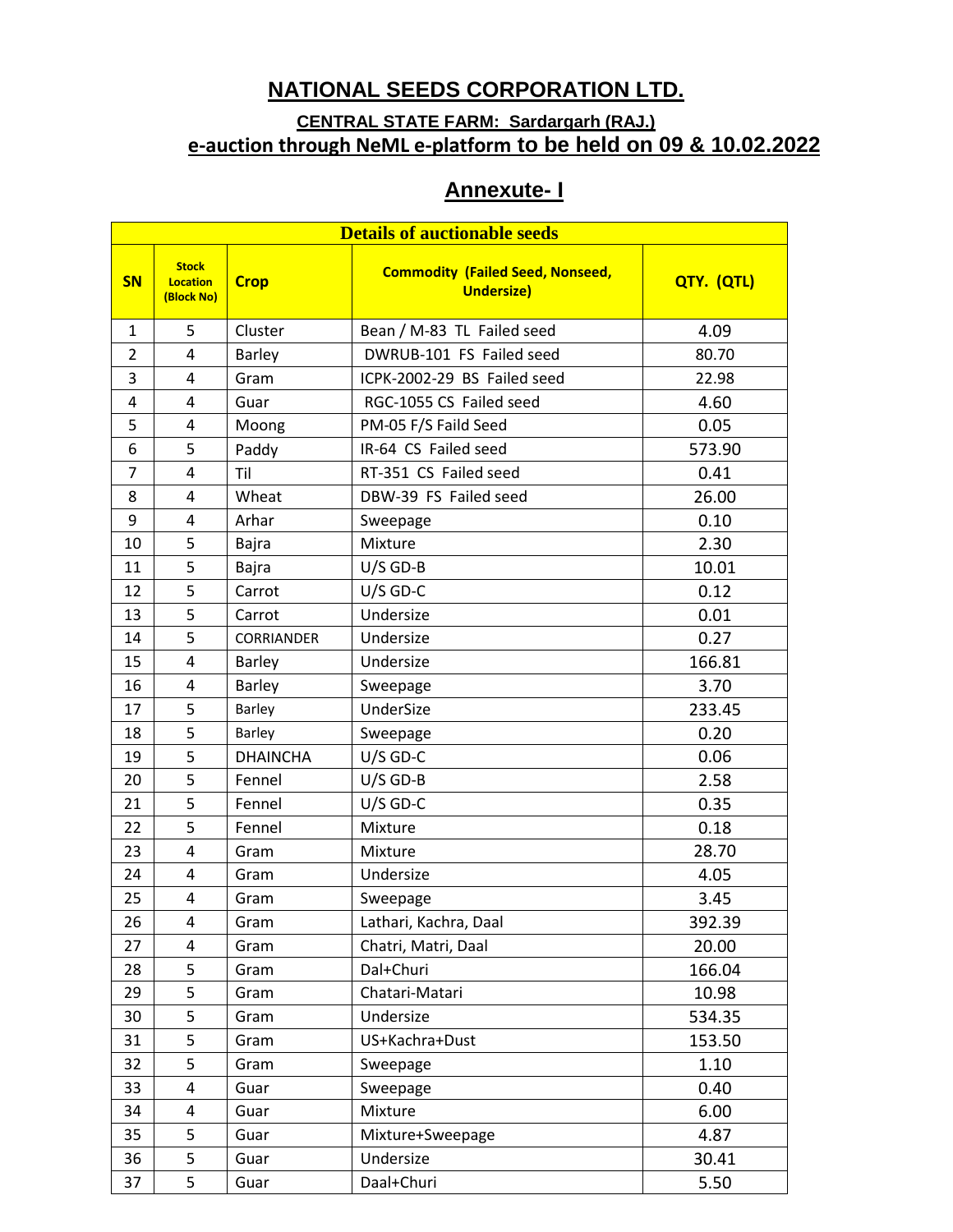| 38 | 4              | Linseed | Mixture               | 4.70   |
|----|----------------|---------|-----------------------|--------|
| 39 | 4              | Linseed | Undersize             | 69.22  |
| 40 | 5              | Linseed | Mixture               | 1.97   |
| 41 | 5              | Linseed | Sweepage              | 0.05   |
| 42 | 4              | Mustard | Undersize & Kachra    | 7.08   |
| 43 | 4              | Mustard | Undersize (Pili)      | 50.86  |
| 44 | 5              | Lahi    | $U/S$ GD-C            | 0.11   |
| 45 | 4              | Moong   | commerical            | 0.02   |
| 46 | 4              | Moong   | $U/S$ GD-A            | 22.00  |
| 47 | 4              | Moong   | $U/S$ Gd-B            | 21.44  |
| 48 | 4              | Moong   | Dust+Kachra           | 106.90 |
| 49 | 5              | Moong   | $U/S$ GD-B            | 197.92 |
| 50 | 5              | Moong   | $U/S$ GD-C            | 157.66 |
| 51 | 5              | Moong   | Dal+Churi             | 209.81 |
| 52 | 5              | Moong   | Sweepage              | 0.02   |
| 53 | 5              | Moong   | Mixture               | 4.00   |
| 54 | 5              | Moong   | Rain affected Nonseed | 33.15  |
| 55 | 4              | Methi   | commerical            | 0.02   |
| 56 | 4              | Methi   | U/S                   | 2.46   |
| 57 | 5              | Methi   | Mixture               | 0.35   |
| 58 | 5              | Methi   | Sweepage              | 0.02   |
| 59 | 5              | Methi   | Undersize             | 4.60   |
| 60 | 4              | Moth    | $U/S$ Gd-B            | 0.16   |
| 61 | 4              | Oat     | Undersize             | 646.83 |
| 62 | 4              | Oat     | Sweepage              | 5.30   |
| 63 | 4              | Oat     | Commercial            | 5.30   |
| 64 | 5              | Oat     | Undersize             | 322.00 |
| 65 | 5              | Oat     | Sweepage              | 0.30   |
| 66 | $\overline{4}$ | Paddy   | Sweepage              | 1.20   |
| 67 | 4              | Paddy   | Comm.                 | 49.50  |
| 68 | 4              | Paddy   | Mixture               | 4.10   |
| 69 | 5              | Paddy   | Sweepage              | 4.75   |
| 70 | 5              | Paddy   | Mixture               | 35.40  |
| 71 | 4              | Palak   | Sweepage              | 0.25   |
| 72 | 4              | Urd     | $U/S$ Gd-A            | 0.22   |
| 73 | 4              | Urd     | $U/S$ Gd-B            | 3.06   |
| 74 | 4              | Urd     | $U/S$ GD-C            | 0.70   |
| 75 | 4              | Urd     | Daal+Churi            | 2.65   |
| 76 | 4              | Urd     | commerical            | 0.02   |
| 77 | 4              | Urd     | Sweepage              | 0.03   |
| 78 | 5              | Urd     | $U/S$ Gd-B            | 9.07   |
| 79 | 5              | Urd     | $U/S$ GD-C            | 1.30   |
| 80 | 5              | Urd     | Daal+Churi            | 3.50   |
| 81 | 5              | Urd     | Mixture               | 1.55   |
| 82 | 5              | Radish  | Mixture               | 0.07   |
| 83 | 5              | Radish  | Sweepage              | 0.01   |
| 84 | 4              | Til     | U/S                   | 1.57   |